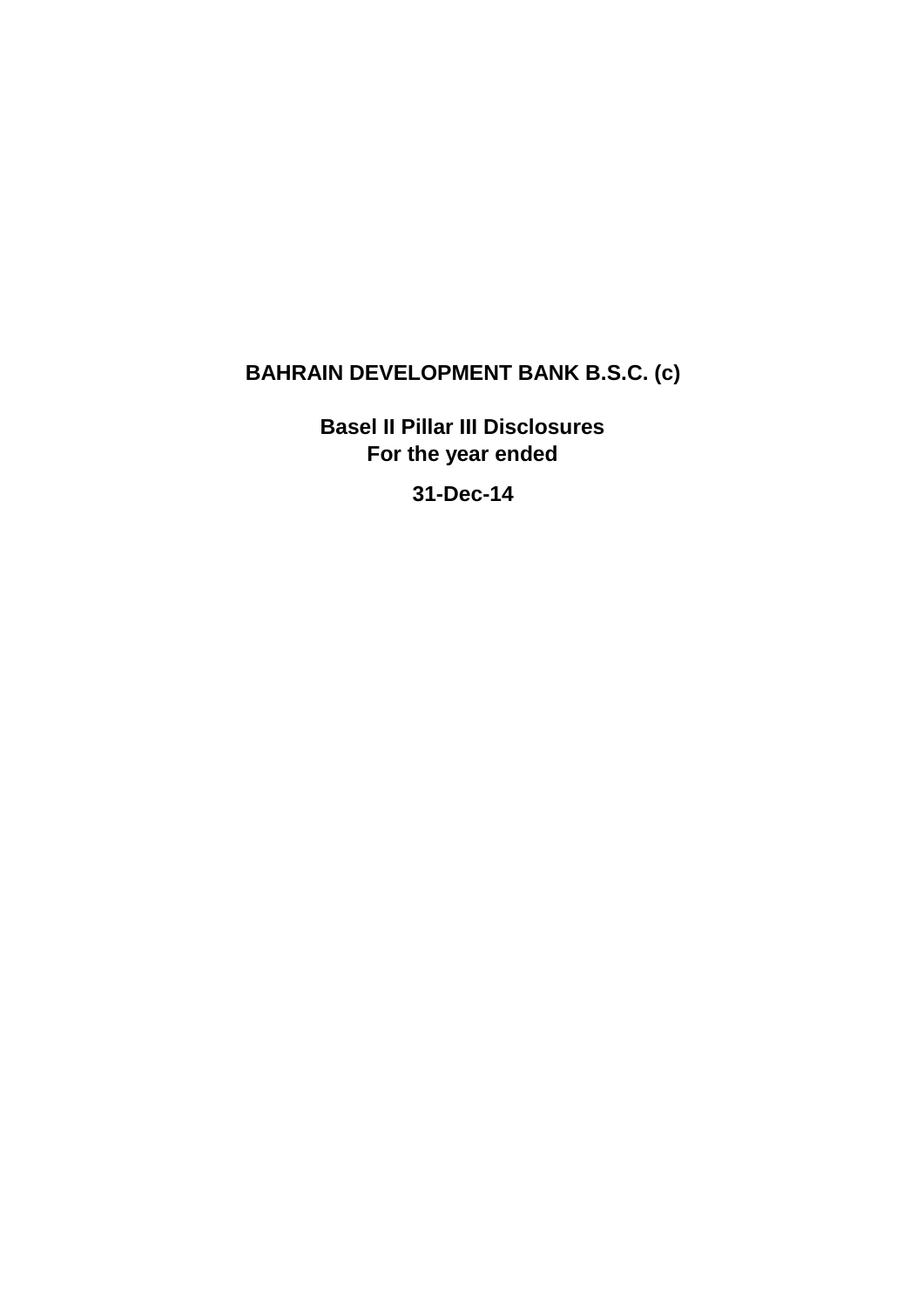| Table 1  | Capital structure                                                                             | 3  |
|----------|-----------------------------------------------------------------------------------------------|----|
| Table 2  | Capital requirement for credit risk                                                           | 5  |
| Table 3  | Capital requirement for market risk                                                           | 5  |
| Table 4  | Capital requirement for operational risk                                                      | 5  |
| Table 5  | Gross credit exposures before subject to credit risk mitigants (CRM)                          | 5  |
| Table 6  | Sectoral classification of gross credit exposures                                             | 6  |
| Table 7  | Credit concentration greater than 15% individual obligor limit                                |    |
| Table 8  | Counterparty wise breakdown of impaired loans and impairment provision                        |    |
| Table 9  | Residual contract maturity                                                                    | 8  |
| Table 10 | Geographical distribution of impairment provisions for loans and advances to customers        | 9  |
| Table 11 | Movement in impairment provision for loans and advances to customers and interest in suspense | 9  |
| Table 12 | Past due loans - age analysis                                                                 | 10 |
| Table 13 | Credit risk exposure post credit risk mitigation and credit conversion                        | 11 |
| Table 14 | Eligible financial collateral and guarantees                                                  | 11 |
| Table 15 | Sensitivity analysis - interest rate risk                                                     | 12 |
| Table 16 | Market risk, Interest rate GAP                                                                | 13 |
| Table 17 | Equity position in the banking book                                                           | 14 |
| Table 18 | Gain on Equity Investments                                                                    | 14 |
| Table 19 | Operational & legal risks                                                                     | 14 |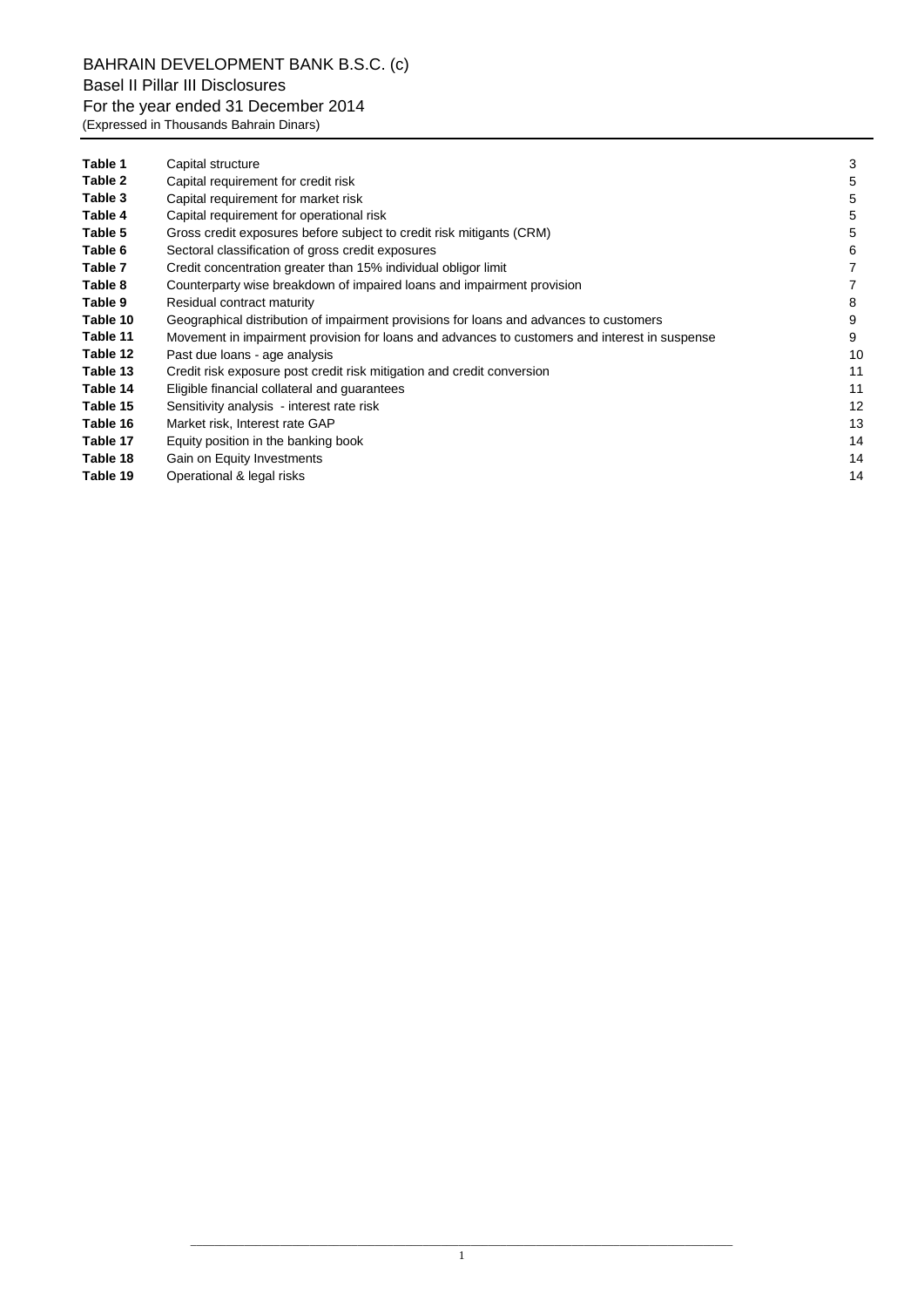#### **Bahrain Development Bank B.S.C. (c) Corporate information Lorporate information**

| Commercial registration no. | 26226 obtained on 20 January 1992                                                            |
|-----------------------------|----------------------------------------------------------------------------------------------|
| <b>Registered office</b>    | Building 170<br>Road 1703<br>Diplomatic Area<br>PO Box 20501<br>Manama<br>Kingdom of Bahrain |

#### **1 REPORTING ENTITY**

Bahrain Development Bank B.S.C. (c) ("the Bank" or "BDB") was established as a Bahraini closed shareholding company by Legislative Decree number 19 dated 11 December 1991 and commenced operations on 20 January 1992. The Bank is registered with the Ministry of Industry and Commerce under commercial registration (CR) number 26226. The Bank's registered office is in Kingdom of Bahrain.

The core activities of the Bank consist of advancing loans for project finance, working capital, premises and equipment for developing industries and service sectors such as tourism, health and education in the Kingdom of Bahrain. As part of this activity, the Bank also renders management consultancy services and subscribes to ordinary and preference shares in Bahraini companies. Additionally, loans are advanced for agriculture, fisheries and higher education purposes. Other activities of the Bank comprise making direct contributions towards the economic development of the Kingdom of Bahrain.

This financial information is the audited consolidated financial information of Bahrain Development Bank BSC (c) (the "Bank") and its subsidiaries (the "Group") for the year ended 31 December 2014.

As at 31 December 2014, the Group consists of the Bank and its following subsidiaries:

| <b>Name</b>                | Country of<br>incorporation | Ownership<br>interest | Year end    |
|----------------------------|-----------------------------|-----------------------|-------------|
| Bahrain Business Incubator | Kingdom                     | 100%                  | 31 December |
| Centre (S.P.C.)            | of Bahrain                  |                       |             |

#### **Basis of consolidation**

Financial statements incorporate the financial statements of the Bank and its subsidiaries. The financial statements of the subsidiaries are prepared for the same reporting year as the Bank using consistent accounting policies.

All intra group balances, transactions, income and expenses and profits and losses resulting from intra-group transactions are eliminated on consolidation.

Subsidiaries are consolidated from the date on which control is transferred to the Bank and cease to be consolidated from the date on which control is transferred out of the Bank.

#### **Restrictions on capital and transfer of funds within the Group**

Since none of the Bank's subsidiaries are regulated financial institutions, there is no regulatory impediment to the transfer of retained earnings to the Bank. However, as separate legally incorporated entities, the transfer of paid in capital and mandatory reserves would require shareholder action. As the sole shareholder (either direct or indirect) in these entities, the Bank has the power to undertake the legal processes for the transfer of such capital. The Bank's subsidiaries are registered and domiciled in Bahrain and there are no exchange controls or other restrictions on the transfer of funds.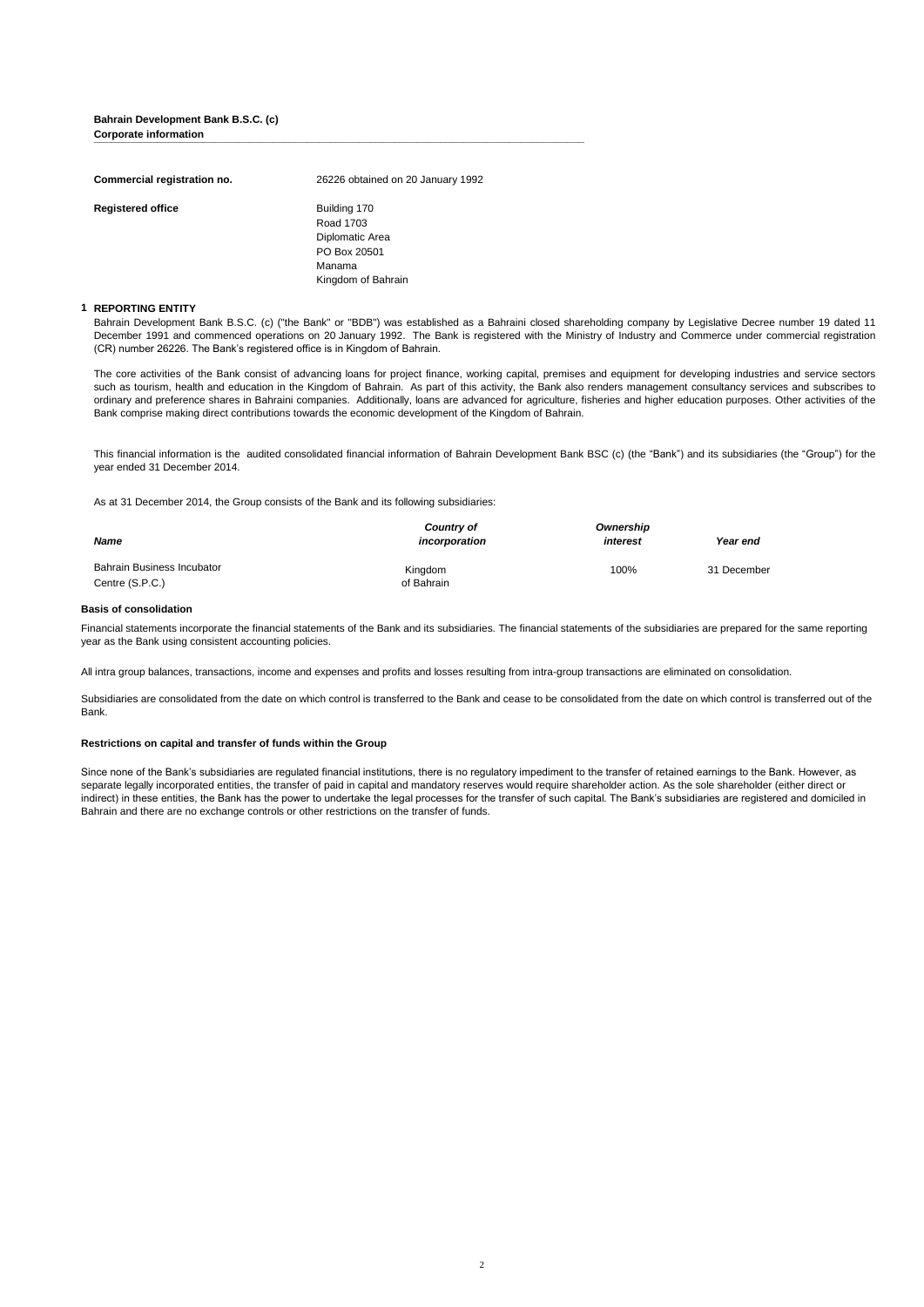# **TABLE 1 - CAPITAL STRUCTURE**

The Bank's regulatory capital base comprises of (a) Tier 1 capital which includes share capital, reserves and retained earnings. (b) Tier 2 capital which consist of current year profit and a portion of unrealized gains arising from fair value of equity.

The Bank's regulatory capital base of BD 76,221 is as detailed below:

|                                                                     | 2014   |                   | 2013   |                   |  |
|---------------------------------------------------------------------|--------|-------------------|--------|-------------------|--|
| A. NET AVAILABLE CAPITAL                                            | Tier 1 | Tier <sub>2</sub> | Tier 1 | <u>Tier 2</u>     |  |
| Paid-up share capital                                               | 65,000 |                   | 65,000 |                   |  |
| Reserve:                                                            |        |                   |        |                   |  |
| <b>Statutory reserve</b>                                            | 1,081  |                   | 1,010  |                   |  |
| <b>Others</b>                                                       | 4,048  |                   | 425    |                   |  |
| Retained earnings brought forward                                   | 4,441  |                   | 4,860  |                   |  |
| Current year Profit (loss)                                          | 705    |                   | (348)  |                   |  |
| Asset revaluation reserves-Property, plant and equipment (45% only) |        |                   |        |                   |  |
| Unrealized gains arising from fair valuing equities (45% only)      |        | 246               |        | 112               |  |
| Excess of total eligible provisions over total expected loss        |        | 700               |        | 650               |  |
| <b>TOTAL CAPITAL BEFORE REGULATORY DEDUCTIONS</b>                   | 75,275 | 946               | 70,947 | 762               |  |
| Less: Regulatory deductions                                         |        |                   |        |                   |  |
| <b>NET AVAILABLE CAPITAL</b>                                        | 75,275 | 946               | 70,947 | 762               |  |
| TOTAL ELIGIBLE CAPITAL BASE (Tier 1 + Tier 2)                       |        | 76,221            |        | 71,709            |  |
| <b>B. CAPITAL ADEQUACY RATIO</b>                                    | 2014   |                   | 2013   |                   |  |
| Total eligible capital base                                         |        | 76,221            |        | 71,709            |  |
| Credit risk weighted exposures                                      |        | 158,767           |        | 133,891           |  |
| Market risk weighted exposures                                      |        | 263               |        | 317               |  |
| Operational risk weighted exposures                                 |        | 14,099            |        | 13,781            |  |
| <b>Total risk weighted exposures</b>                                |        | 173,129           |        | 147,989           |  |
|                                                                     | Tier 1 | Tier <sub>2</sub> | Tier 1 | Tier <sub>2</sub> |  |
| <b>Capital Adequacy Ratio</b>                                       | 43.48% | 0.55%             | 47.94% | 0.51%             |  |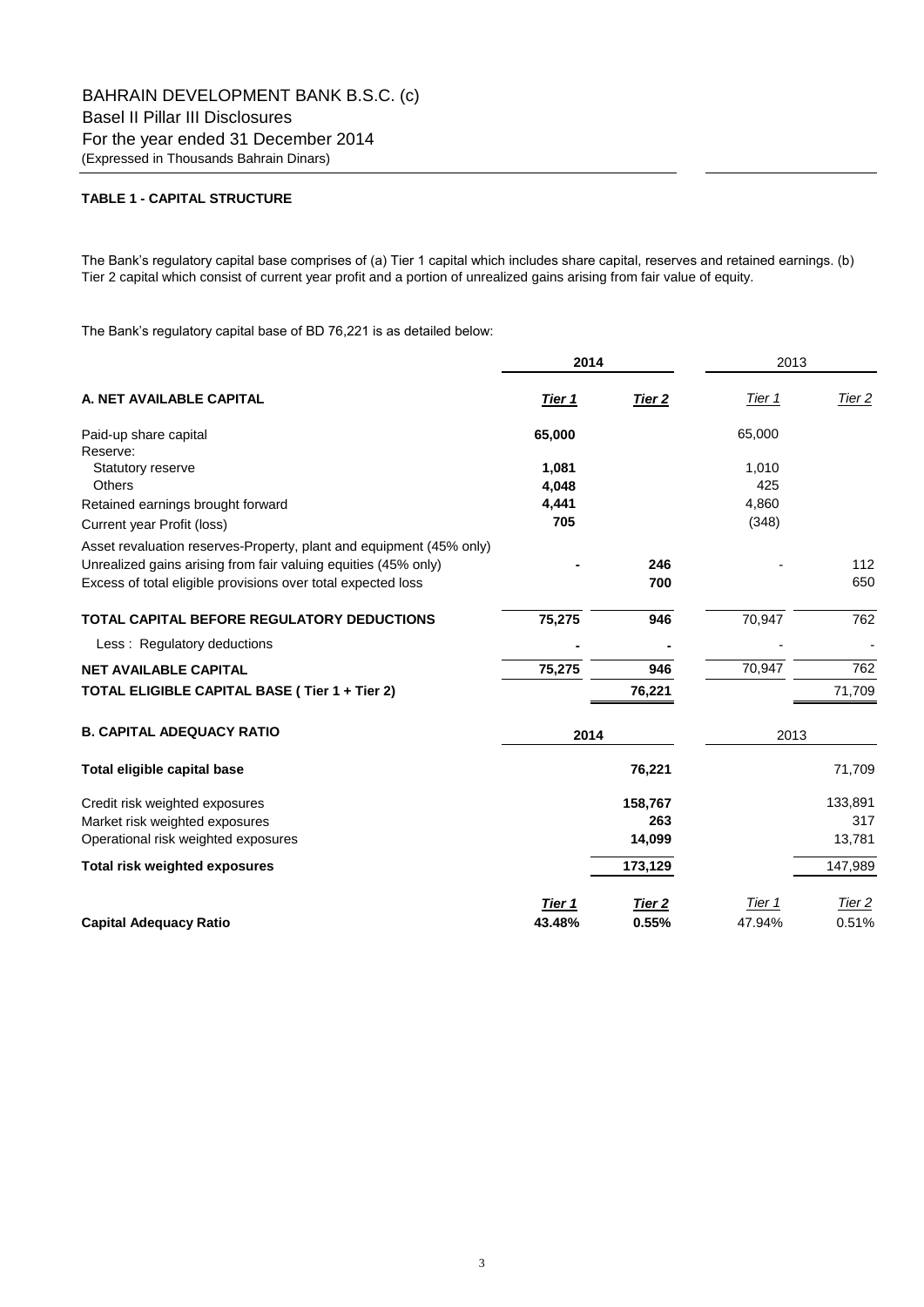#### **RISK WEIGHTED ASSETS PROFILE AND CAPITAL REQUIREMENT FOR CREDIT, MARKET AND OPERATIONAL RISK**

The Bank has adopted the standardized approach for credit risk and basic indicator approach for operation risk for regulatory reporting purpose.

#### **Credit Risk**

The Bank has a diversified funded and unfunded credit exposure. These exposures are classified as standard portfolio per CBB's Basel II requirements.

Brief description of applicable standard portfolio are as follows:

#### **a. Claims on banks:**

Claims on banks are risk weighted based on external rating agency. Short-term claims on locally incorporated banks are assigned a risk weighting of 20% where such claims on the banks are of an original maturity of three months or less and the claims are denominated and funded in either Bahraini Dinars or US Dollar.

Preferential risk weight that is one category more favorable than the standard risk weighting are assigned to claims on foreign banks licensed in Bahrain of an original maturity of three months or less denominated and funded in the relevant domestic currency. Such preferential risk weight for short-term claims on banks licensed in other jurisdictions are allowed only if the relevant supervisor also allows this preferential risk weighting to short-term claims on its banks.

No claim on an unrated bank would receive a risk weight lower than that applied to claims on its sovereign of incorporation

Investment in securities and financial entities are risk weighted at a minimum risk weight of 100% for listed entities or 150% for unlisted entities, unless such investments exceed 20% of the eligible capital of investee entity, in which case they are deducted from the Bank's capital.

#### **b. Claims on corporates:**

Claims on corporates are risk weighted based on credit ratings. Risk weighting for unrated (corporate) claims are assigned at 100%.

#### **c. Loans restructured:**

Where possible, the Bank seeks to restructure loans rather than to take ownership of collateral. This may involve extending the payment arrangements and the agreement of new loan conditions. Management continuously reviews renegotiated loans to ensure that all criteria are met and that future payments are likely to occur. The loans continue to be subject to impairment assessment, calculated using the loan's original effective interest rate.

#### **d. Equity Portfolio:**

Investments in listed equities are risk weighted at 100% while unlisted equities are risk weighted at 150%.

#### **e. Other exposures:**

These are risk weighted at 100%.

#### **f. Related party transactions and balances:**

Parties are considered to be related if one party has the ability to control the other party or exercise significant influence over the other party in making financial and operating decisions. Related parties include entities over which the Bank exercises significant influence, major shareholders, directors and executive management of the Bank. such related parties in the ordinary course of business at commercial interest and commission rates. All the loans and advances to related parties are performing and are free of any specific impairment provision (Refer note 24 in interim financial information).

4

Amounts due from related parties are unsecured and have no fixed repayment terms.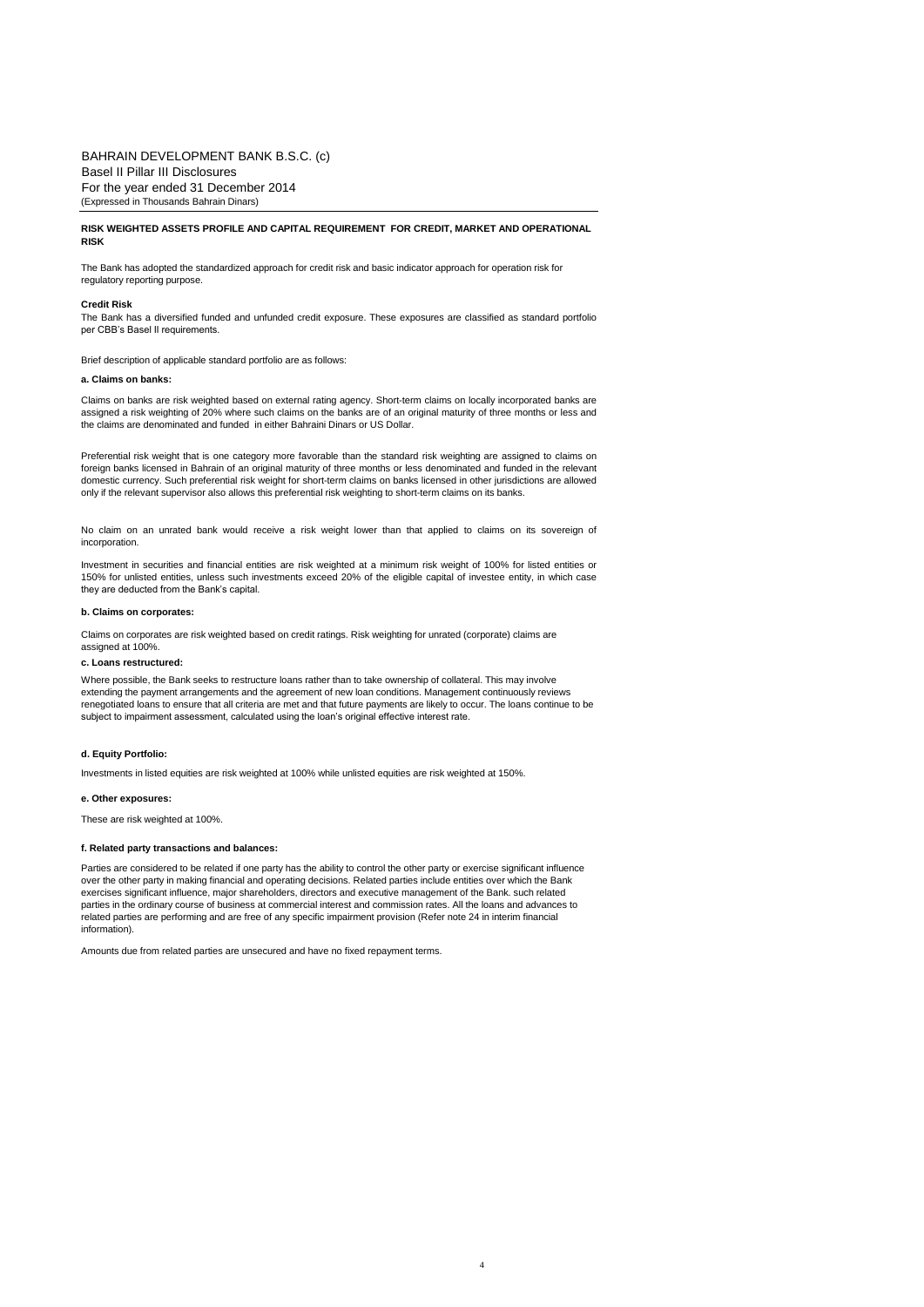### **TABLE 2 - REGULARATY CAPITAL REQUIREMENT FOR CREDIT RISK**

|                                                               | 2014<br>Capital |
|---------------------------------------------------------------|-----------------|
|                                                               | requirement     |
| Claims on sovereign                                           |                 |
| Claims on public sector entities                              |                 |
| Claims on banks                                               | 2,120           |
| Claims on corporate                                           | 13,880          |
| Regulatory retail exposures                                   |                 |
| Residential retail exposures                                  |                 |
| Equity                                                        | 762             |
| Other exposures                                               | 2,289           |
| TOTAL CREDIT RISK CAPITAL REQUIREMENT (STANDARDISED APPROACH) | 19.052          |

#### **TABLE 3 - REGULARATY CAPITAL REQUIREMENT FOR MARKET RISK**

The Bank uses the Standardised Approach for calculating market risk capital charges for the following market risk components:

- Equity exposure risk
- Interest rate exposure risk
- Foreign currency exposure risk

The Bank's market risk capital charge is largely composed of foreign currency risk arising from the Bank's foreign exchange exposure on private equity investments denominated mainly in sterling and euros, interest rate risk arising on<br>the bond portfolio, currency and bond futures. The capital requirement for market risk using the Stand

|                                                                                                                       |      | <b>Capital requirements</b> |                |  |
|-----------------------------------------------------------------------------------------------------------------------|------|-----------------------------|----------------|--|
|                                                                                                                       | 2014 | Maximum                     | <b>Minimum</b> |  |
| Equity risk capital                                                                                                   |      |                             |                |  |
| Foreign exchange risk capital                                                                                         | 21   | 113                         | 17             |  |
| Interest rate risk capital                                                                                            |      | ۰                           |                |  |
|                                                                                                                       |      |                             | 2014           |  |
| TOTAL MARKET RISK CAPITAL REQUIREMENT (STANDARDISED APPROACH)                                                         |      |                             | 32             |  |
| TABLE 4 - REGULAROTY CAPITAL REQUIREMENT FOR OPERATIONAL RISK                                                         |      |                             |                |  |
| The capital requirement for operational risk using the Basic Indicator Approach as at 31<br>December 2014 amounted to |      |                             | 1.692          |  |

### **TABLE 5 - GROSS CREDIT EXPOSURES BEFORE SUBJECT TO CREDIT RISK MITIGANTS (CRM)**

|                                                 | 2014    | 2014<br>Average |
|-------------------------------------------------|---------|-----------------|
| Balances with Central Bank of Bahrain           | 1,999   | 2,138           |
| Treasury bills and bonds                        | 10.883  | 8,988           |
| Due from banks and other financial institutions | 30.719  | 30.769          |
| Loans and advances to customers                 | 110.048 | 109,300         |
| Interest Receivable                             | 78      | 152             |
| Other assets                                    | 1.175   | 2,462           |
| <b>TOTAL FUNDED EXPOSURES</b>                   | 154.902 | 153,809         |
| Contingent liabilities                          | 2.416   | 2.560           |
| Other commitments                               | 6,996   | 7,688           |
| <b>TOTAL UNFUNDED EXPOSURES</b>                 | 9.412   | 10.248          |
| <b>TOTAL CREDIT RISK EXPOSURE</b>               | 164.314 | 164.057         |

The gross average credit risk exposure are based on year to year end prudential return reporting.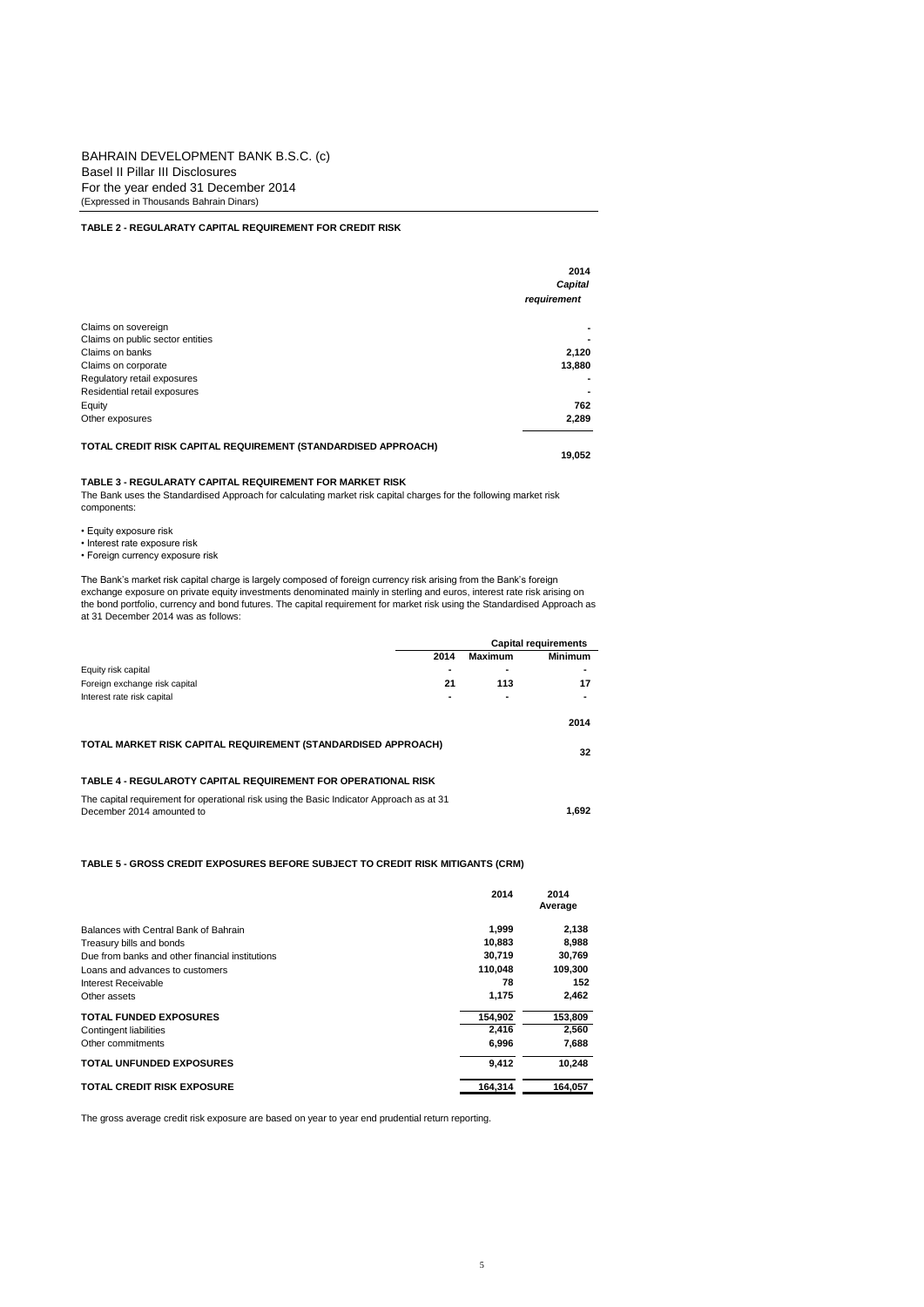# **TABLE 6 - SECTORAL CLASSIFICATION OF GROSS CREDIT EXPOSURES**

|                                       | 2014          |                 |              |  |
|---------------------------------------|---------------|-----------------|--------------|--|
|                                       | <b>Funded</b> | <b>Unfunded</b> | <b>Total</b> |  |
| Banks and financial institutions      | 43,601        |                 | 43,601       |  |
| <b>Trading and Manufacturing</b>      | 54,644        |                 | 54,644       |  |
| <b>Education and Health</b>           | 10,380        |                 | 10,380       |  |
| Hospitality, media and transportation | 8,702         |                 | 8,702        |  |
| <b>Fisheries and Agriculture</b>      | 4,437         |                 | 4,437        |  |
| Food Processing                       | 2,940         |                 | 2,940        |  |
| <b>Others</b>                         | 30,198        | 9,412           | 39,610       |  |
| <b>TOTAL</b>                          | 154,902       | 9,412           | 164,314      |  |

|                                       |         | 2013            |         |  |  |
|---------------------------------------|---------|-----------------|---------|--|--|
|                                       | Funded  | <b>Unfunded</b> | Total   |  |  |
| Banks and financial institutions      | 28,775  |                 | 28,775  |  |  |
| <b>Trading and Manufacturing</b>      | 49,493  |                 | 49,493  |  |  |
| <b>Education and Health</b>           | 2,465   |                 | 2,465   |  |  |
| Hospitality, media and transportation | 10,212  |                 | 10,212  |  |  |
| <b>Fisheries and Agriculture</b>      | 4,854   |                 | 4,854   |  |  |
| <b>Food Processing</b>                | 3,141   |                 | 3,141   |  |  |
| <b>Others</b>                         | 42,856  | 11,072          | 53,928  |  |  |
| <b>TOTAL</b>                          | 141,796 | 11,072          | 152,868 |  |  |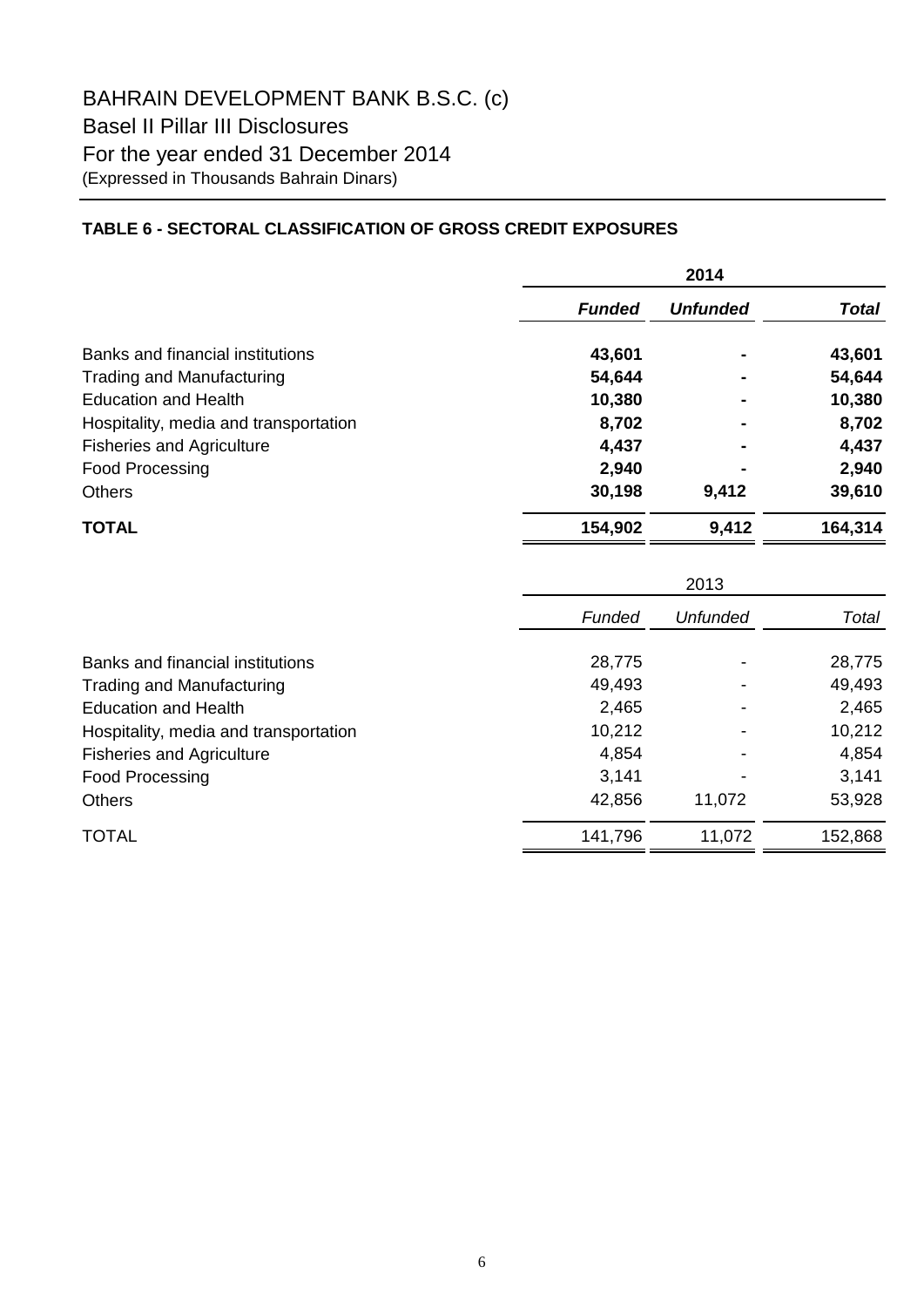# **TABLE 7 - CREDIT CONCENTRATION GREATER THAN 15% INDIVIDUAL OBLIGOR LIMIT**

|                                                                  | 2014 | 2013 |
|------------------------------------------------------------------|------|------|
| Total credit exposures in excess of 15% individual obligor limit |      |      |

# **Impairment of assets**

The Bank assesses at each balance sheet date whether there is any objective evidence that a specific financial asset is impaired. A financial asset is deemed to be impaired if, and only if, there is objective evidence of impairment as a result of one or more events that has occurred after the initial recognition of the asset (an incurred 'impairment event') and that impairment event (or events) has an impact on the estimated future cash flows of the financial asset that can be reliably estimated. Evidence of impairment may include indications that the borrower is experiencing significant financial difficulty, default or delinquency in interest or principal payments, the probability that it will enter bankruptcy or other financial reorganisation and where observable data indicate that there is a measurable decrease in the estimated future cash flows, such as changes in arrears or economic conditions that correlate with defaults.

# **Restructured Credit Facilities**

The bank have BD 9,569 restructured credit facilities during the year period ended 31 December 2014.

# **Past due exposures**

This includes claims, for which the repayment is overedue for more than 90 days. The risk weighting for such loans is either 100 percent or 150 percent is applied depending on the level of provisions maintained against the assets.

# **TABLE 8 - COUNTERPARTY WISE BREAKDOWN OF IMPAIRED LOANS AND IMPAIRMENT PROVISION**

|                                  |                                          |                              | 2014                          |                  |                                        |
|----------------------------------|------------------------------------------|------------------------------|-------------------------------|------------------|----------------------------------------|
|                                  | <b>Impaired</b><br>and past<br>due loans | <b>Specific</b><br>provision | <b>Charge</b><br>(recoveries) | <b>Write off</b> | <b>Collective</b><br><i>impairment</i> |
| Project finance                  | 9,742                                    | 13,490                       | 2,881                         | 2,009            | 700                                    |
| <b>Fisheries and Agriculture</b> | 1,257                                    |                              |                               |                  |                                        |
| <b>TOTAL</b>                     | 10,999                                   | 13,490                       | 2,881                         | 2,009            | 700                                    |
|                                  |                                          |                              | 2013                          |                  |                                        |
|                                  | <b>Impaired</b>                          |                              |                               |                  |                                        |
|                                  | and past                                 | Specific                     | Charge                        |                  | Collective                             |
|                                  | due loans                                | provision                    | (recoveries)                  | Write off        | impairment                             |
| Project finance                  | 14,539                                   | 12,618                       | 1,788                         | 52               | 650                                    |
| <b>Fisheries and Agriculture</b> | 1,356                                    |                              |                               |                  |                                        |
| <b>TOTAL</b>                     | 15,895                                   | 12,618                       | 1,788                         | 52               | 650                                    |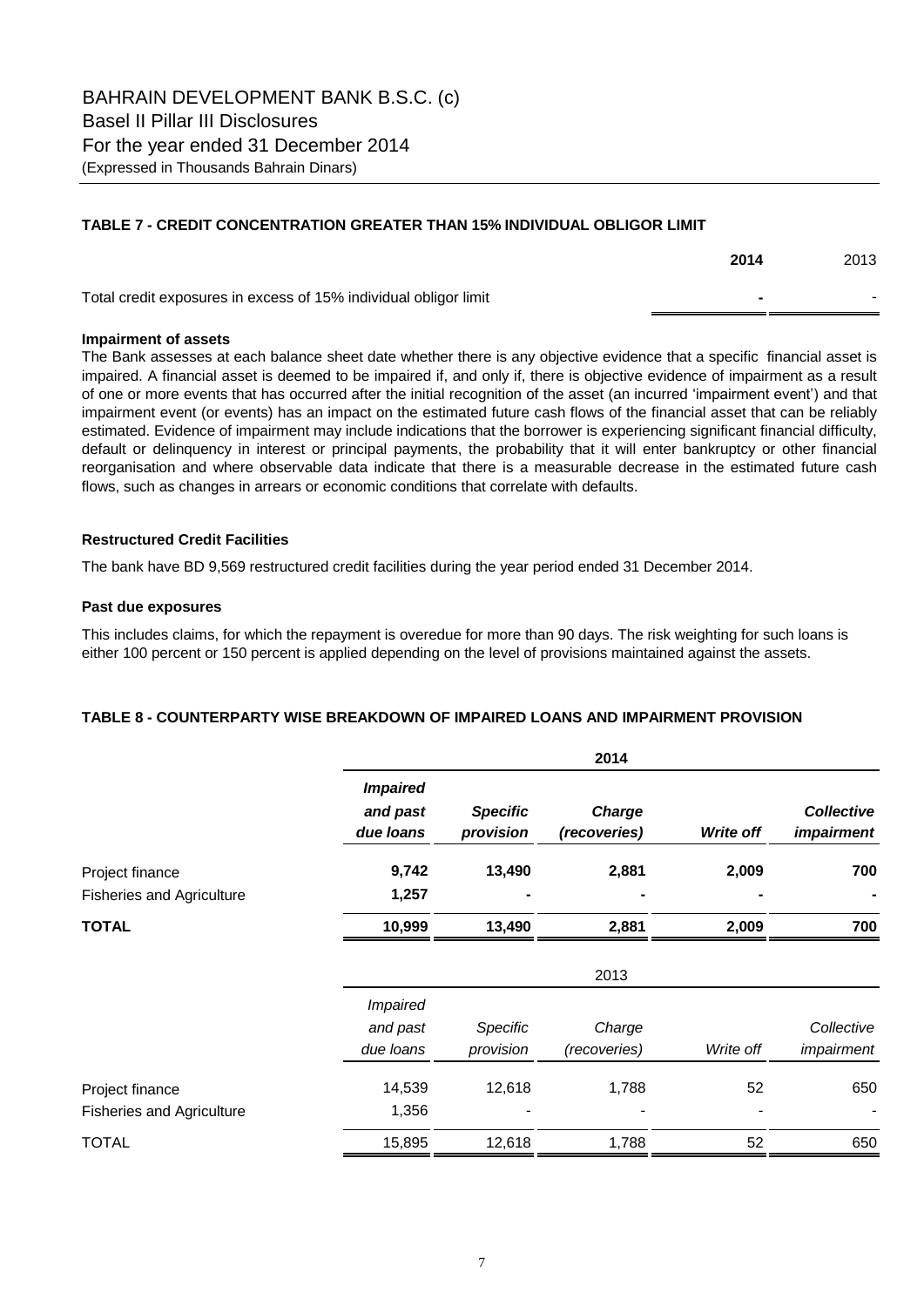### **TABLE 9 - RESIDUAL CONTRACTUAL MATURITY**

*Maturity analysis of assets and liabilities*

The table below summarises the maturity profile of the Group's assets and liabilities as at 31 December 2014.

|                                                | Up to $1$<br>month       | 2 to 3<br>months | 4 to 6<br>months | 7 months<br>to 1 year | 2 to 3<br>years | 4 to 5<br>years | 6 to 10<br>years | 11 to 20<br>years | <b>Total</b> |
|------------------------------------------------|--------------------------|------------------|------------------|-----------------------|-----------------|-----------------|------------------|-------------------|--------------|
| 2014                                           |                          |                  |                  |                       |                 |                 |                  |                   |              |
| <b>Assets</b>                                  |                          |                  |                  |                       |                 |                 |                  |                   |              |
| Cash and balances with Central Bank of Bahrain | 2,236                    |                  |                  |                       |                 |                 |                  |                   | 2,236        |
| Due from banks and other financial             |                          |                  |                  |                       |                 |                 |                  |                   |              |
| institutions                                   | 10,951                   | 3,933            | 13,835           | 2,000                 |                 |                 |                  |                   | 30,719       |
| Accounts receivable and other assets           | $\overline{\phantom{a}}$ |                  | 1,253            |                       |                 |                 |                  |                   | 1,253        |
| Loans and advances to customers                | 4,111                    | 727              | 1,763            | 3,597                 | 21,275          | 58,484          | 17,823           | 2,268             | 110,048      |
| Available for sale investments                 | 2,014                    | 3,328            | 300              | 3,000                 | $\blacksquare$  | 2,242           | 4,783            |                   | 15,667       |
| Investment property                            |                          |                  |                  |                       |                 |                 |                  | 3,623             | 3,623        |
| Property, plant and equipment                  |                          |                  |                  |                       |                 |                 |                  | 10,760            | 10,760       |
| <b>Total assets</b>                            | 19,312                   | 7,988            | 17,151           | 8,597                 | 21,275          | 60,726          | 22,606           | 16,651            | 174,306      |
| Liabilities                                    |                          |                  |                  |                       |                 |                 |                  |                   |              |
| Deposits                                       | 40,269                   | 2,087            | 13,024           | 232                   | 1,525           |                 |                  | ۰                 | 57,137       |
| Accounts payable and other liabilities         | 313                      | 3,636            |                  | $\blacksquare$        | $\blacksquare$  |                 |                  |                   | 3,949        |
| Long term loans                                | ٠                        | 657              |                  | 657                   | 7,364           | 8,976           | 11,866           | 7,878             | 37,398       |
| <b>Total liabilities</b>                       | 40,582                   | 6,380            | 13,024           | 889                   | 8,889           | 8,976           | 11,866           | 7,878             | 98,484       |
| Net liquidity gap                              | (21, 270)                | 1,608            | 4,127            | 7,708                 | 12,386          | 51,750          | 10,740           | 8,773             |              |

The table below summarises the maturity profile of the Group's assets and liabilities as at 31 December 2013

|                                                | Up to 1<br>month | 1 to 3<br>months | 3 to 6<br>months | 6 months to<br>1 year | 1 to 3<br>years | 3 to 5<br>years | 5 to 10<br>years | 10 to 20<br>years | Total   |
|------------------------------------------------|------------------|------------------|------------------|-----------------------|-----------------|-----------------|------------------|-------------------|---------|
| 2013                                           |                  |                  |                  |                       |                 |                 |                  |                   |         |
| Assets                                         |                  |                  |                  |                       |                 |                 |                  |                   |         |
| Cash and balances with Central Bank of Bahrain | 2,588            |                  |                  |                       |                 |                 |                  |                   | 2,588   |
| Due from banks and other financial             |                  |                  |                  |                       |                 |                 |                  |                   |         |
| institutions                                   | 14,804           | 8,669            | 2,714            |                       |                 |                 | ٠                | ٠                 | 26,187  |
| Accounts receivable and other assets           | 1,014            | 10               | 48               | 5,492                 |                 |                 |                  | ٠                 | 6,564   |
| Loans and advances to customers                | 4,338            | 515              | 1,095            | 1,819                 | 34,614          | 38,926          | 20,060           | ٠                 | 101,367 |
| Available for sale investments                 |                  |                  |                  | 6,814                 |                 |                 | 3,452            |                   | 10,266  |
| Property, plant and equipment                  |                  |                  |                  |                       |                 |                 |                  | 10,842            | 10,842  |
| Total assets                                   | 22,744           | 9,194            | 3,857            | 14,125                | 34,614          | 38,926          | 23,512           | 10,842            | 157,814 |
| Liabilities                                    |                  |                  |                  |                       |                 |                 |                  |                   |         |
| Deposits                                       | 30,293           | 11,000           | 704              | 11,680                |                 |                 |                  | ٠                 | 53,677  |
| Accounts payable and other liabilities         | ٠                | 3,359            | $\sim$           |                       |                 |                 | ٠                | ٠                 | 3,359   |
| Long term loans                                | ٠                |                  | 694              | 694                   | 4,164           | 24,030          |                  | ٠                 | 29,582  |
| <b>Total liabilities</b>                       | 30,293           | 14,359           | 1,398            | 12,374                | 4,164           | 24,030          |                  |                   | 86,618  |
| Net liquidity gap                              | (7, 549)         | (5, 165)         | 2,459            | 1,751                 | 30,450          | 14,896          | 23,512           | 10,842            |         |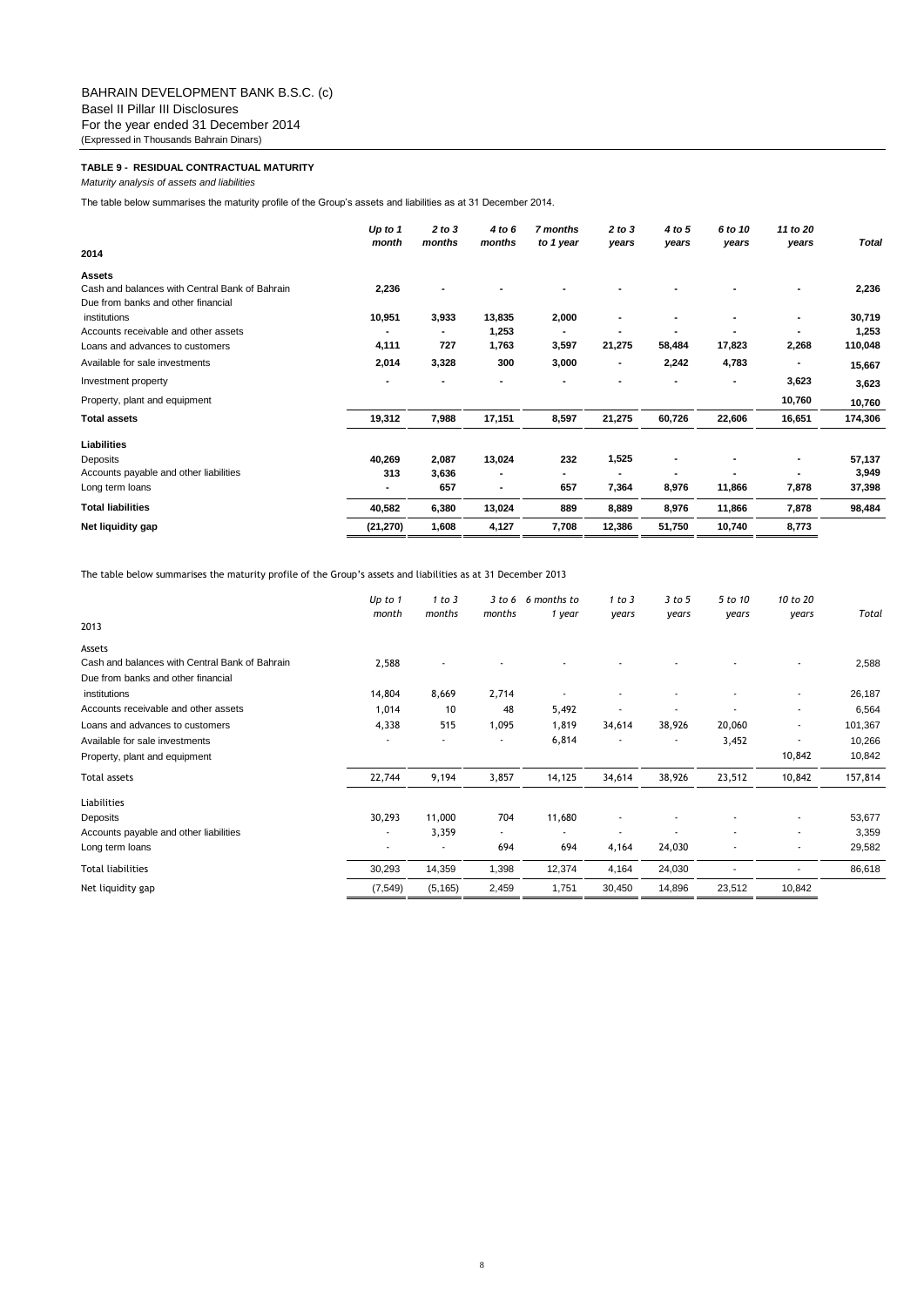## **TABLE 10 - GEOGRAPHICAL DISTRIBUTION OF IMPAIRMENT PROVISIONS FOR LOANS AND ADVANCES TO CUSTOMERS**

Bank and its subsidiaries are operated locally and Loans granted to Bahrainis only.

|                                                 | 2014   | 2013   |
|-------------------------------------------------|--------|--------|
| <b>Bahrain</b><br>Specific impairment provision | 13,490 | 12,618 |
| <b>TOTAL</b>                                    | 13,490 | 12,618 |

## **TABLE 11 - MOVEMENT IN IMPAIRMENT PROVISION FOR LOANS AND ADVANCES TO CUSTOMERS**

|                                     | 2014                   |                   |          |                                  |                          |       |          |  |  |
|-------------------------------------|------------------------|-------------------|----------|----------------------------------|--------------------------|-------|----------|--|--|
|                                     | <b>Project finance</b> |                   |          | <b>Fisheries and agriculture</b> |                          |       |          |  |  |
|                                     | <b>Specific</b>        | <b>Collective</b> | Total    | <b>Specific</b>                  | <b>Collective</b>        | Total | Total    |  |  |
| Balance at 1 January 2014           | 12,618                 | 650               | 13,268   | ۰                                | $\overline{\phantom{a}}$ | ٠     | 13,268   |  |  |
| Amounts written off during the year | (2,009)                | ٠                 | (2,009)  | ۰                                |                          | ٠     | (2,009)  |  |  |
| Charge for the year                 | 4,940                  | 118               | 5,058    | ۰                                |                          | ۰     | 5,058    |  |  |
| Recoveries during the year          | (2,059)                | (68)              | (2, 127) | ۰                                |                          | ۰     | (2, 127) |  |  |
| At 31 December 2014                 | 13,490                 | 700               | 14,190   | ۰                                |                          |       | 14,190   |  |  |

|                                                   |                   | 2013                              |                  |                                                      |                           |                  |                  |  |  |  |
|---------------------------------------------------|-------------------|-----------------------------------|------------------|------------------------------------------------------|---------------------------|------------------|------------------|--|--|--|
|                                                   |                   | Project finance                   |                  |                                                      | Fisheries and agriculture |                  |                  |  |  |  |
|                                                   | Specific          | Collective                        | Total            | Specific                                             | Collective                | Total            | Total            |  |  |  |
| Balance at 1 January 2013                         | 10,882            | 750                               | 11,632           | $\blacksquare$                                       |                           | $\sim$           | 11,632           |  |  |  |
| Amounts written off during the year               | (52)              | $\blacksquare$                    | (52)             | $\overline{\phantom{a}}$                             |                           | $\blacksquare$   | (52)             |  |  |  |
| Charge for the year<br>Recoveries during the year | 3,258<br>(1, 470) | $\overline{\phantom{a}}$<br>(100) | 3,258<br>(1,570) | $\overline{\phantom{a}}$<br>$\overline{\phantom{a}}$ |                           | $\sim$<br>$\sim$ | 3,258<br>(1,570) |  |  |  |
| At 31 December 2013                               | 12,618            | 650                               | 13,268           | $\overline{\phantom{a}}$                             |                           |                  | 13,268           |  |  |  |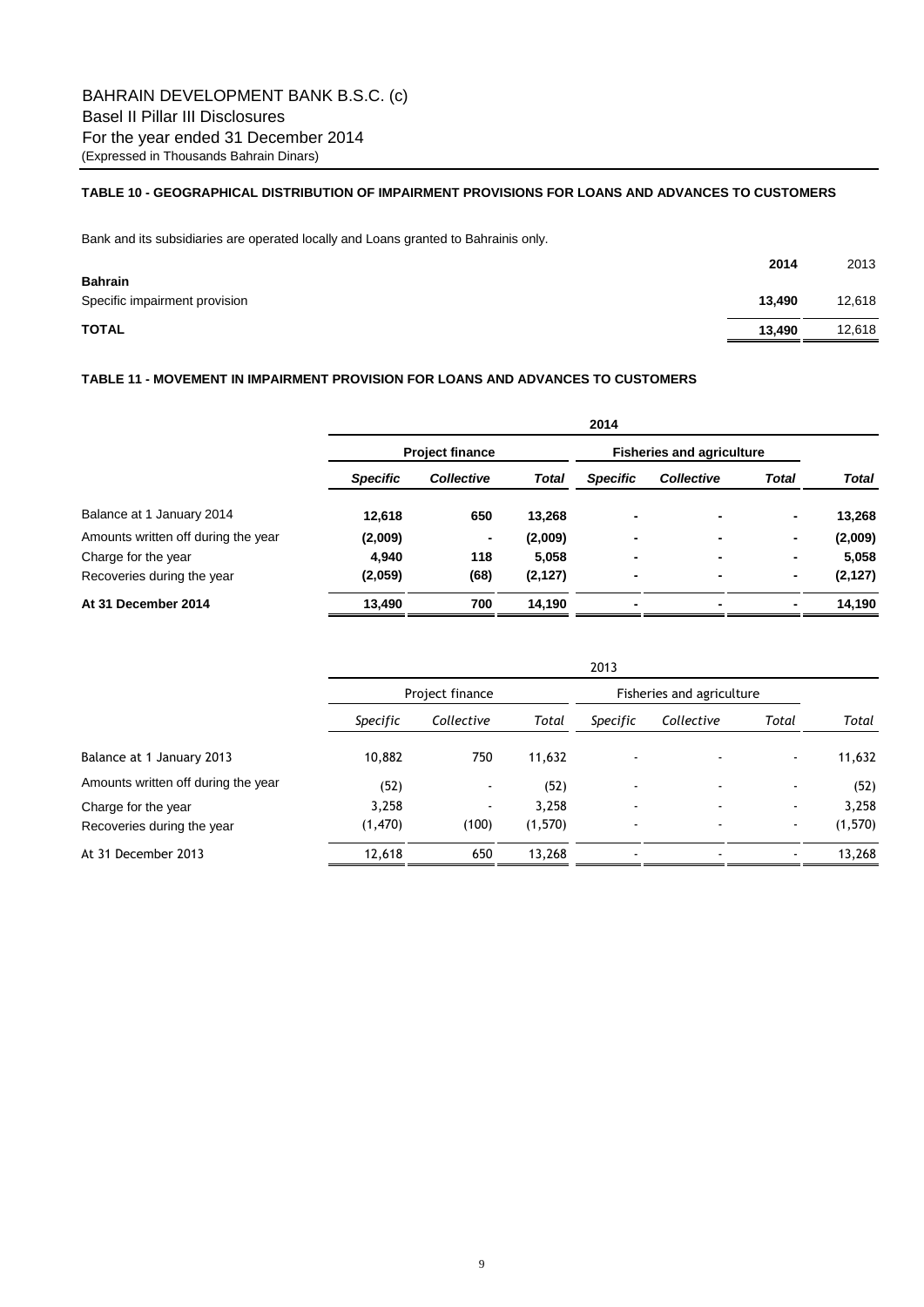# **TABLE 12 - PAST DUE LOANS - AGE ANALYSIS**

# **i) By Geographical area**

|                                                     |                                       | 2014                            |                        |                |  |  |  |  |
|-----------------------------------------------------|---------------------------------------|---------------------------------|------------------------|----------------|--|--|--|--|
|                                                     | <b>Three</b><br>months to<br>one year | <b>One</b><br>to three<br>years | Over<br>three<br>years | <b>Total</b>   |  |  |  |  |
| <b>Bahrain</b>                                      | 2,394                                 | 2,879                           | 5,726                  | 10,999         |  |  |  |  |
| <b>TOTAL</b>                                        | 2,394                                 | 2,879                           | 5,726                  | 10,999         |  |  |  |  |
| <b>By Counterparty wise</b><br>ii)                  |                                       |                                 |                        |                |  |  |  |  |
|                                                     | <b>Three</b><br>months to<br>one year | <b>One</b><br>to three<br>years | Over<br>three<br>years | <b>Total</b>   |  |  |  |  |
| Project finance<br><b>Fisheries and Agriculture</b> | 2,156<br>238                          | 2,620<br>259                    | 4,965<br>761           | 9,741<br>1,258 |  |  |  |  |
| <b>TOTAL</b>                                        | 2,394                                 | 2,879                           | 5,726                  | 10,999         |  |  |  |  |
| i) By Geographical area                             |                                       | 2013                            |                        |                |  |  |  |  |
|                                                     | <b>Three</b><br>months to<br>one year | One<br>to three<br>years        | Over<br>three<br>years | Total          |  |  |  |  |
| <b>Bahrain</b>                                      | 7,745                                 | 3,612                           | 4,538                  | 15,895         |  |  |  |  |
| <b>TOTAL</b>                                        | 7,745                                 | 3,612                           | 4,538                  | 15,895         |  |  |  |  |

ii) By Counterparty wise

|                                                     | Three<br>months to<br>one year | <b>One</b><br>to three<br>vears | Over<br>three<br>years | Total           |
|-----------------------------------------------------|--------------------------------|---------------------------------|------------------------|-----------------|
| Project finance<br><b>Fisheries and Agriculture</b> | 6,881<br>864                   | 3,341<br>271                    | 4,317<br>221           | 14,539<br>1,356 |
| <b>TOTAL</b>                                        | 7,745                          | 3,612                           | 4,538                  | 15,895          |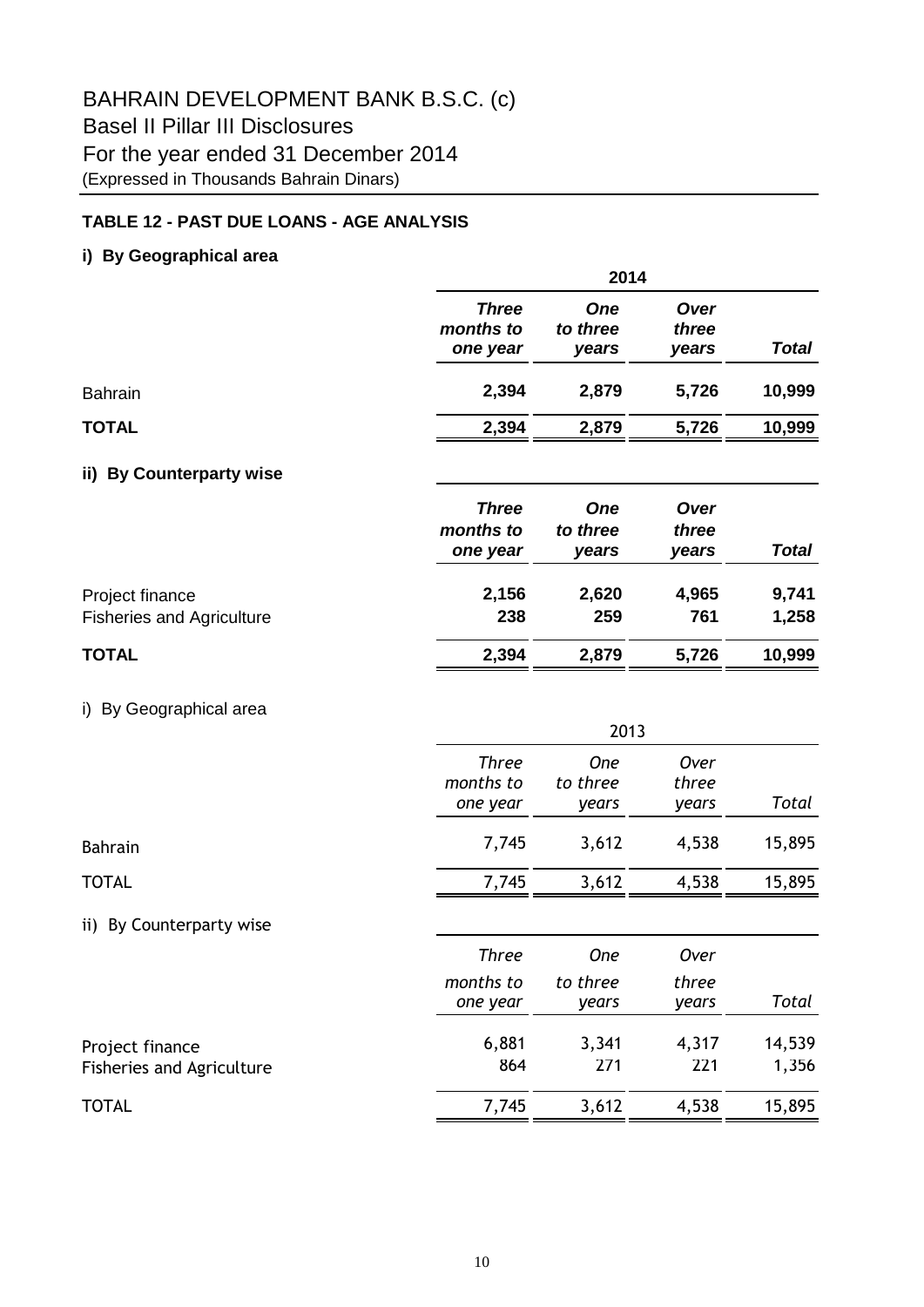# **TABLE 13 - CREDIT RISK EXPOSURE POST CREDIT RISK MITIGATION AND CREDIT CONVERSION**

|                                  | 2014           | 2013    |
|----------------------------------|----------------|---------|
| Claims on sovereign              | $\blacksquare$ |         |
| Claims on public sector entities |                |         |
| Claims on banks                  | 17,669         | 9,672   |
| Claims on corporate              | 101,159        | 88,550  |
| Past due exposures               | 14,509         | 17,019  |
| Equity                           | 6,354          | 6,679   |
| Other exposures                  | 19,076         | 11,971  |
| <b>TOTAL</b>                     | 158,767        | 133,891 |

# **TABLE 14 - ELIGIBLE FINANCIAL COLLATERAL AND GUARANTEES**

Bank take collateral from borrowers consists of cash deposits, letters of guarantee and properties. Management monitors the market value of collateral, requests additional collateral in accordance with the underlying agreement and evaluates the adequacy of the allowance for impairment.

|                     | 2014     |                 | 2013     |            |  |
|---------------------|----------|-----------------|----------|------------|--|
|                     | Gross    | <b>Eligible</b> | Gross    | Eligible   |  |
|                     | exposure | <b>CRM</b>      | exposure | <b>CRM</b> |  |
| Claims on sovereign | ٠        | $\blacksquare$  |          | ۰          |  |
| Claims on banks     | 17,669   | $\blacksquare$  | 9,672    | ٠          |  |
| Claims on corporate | 115,668  | 293             | 105,569  | 16,583     |  |
| Equity              | 6,354    |                 | 6,679    |            |  |
| Other exposures     | 19,076   | ۰               | 11,971   |            |  |
| <b>TOTAL</b>        | 158,767  | 293             | 133,891  | 16,583     |  |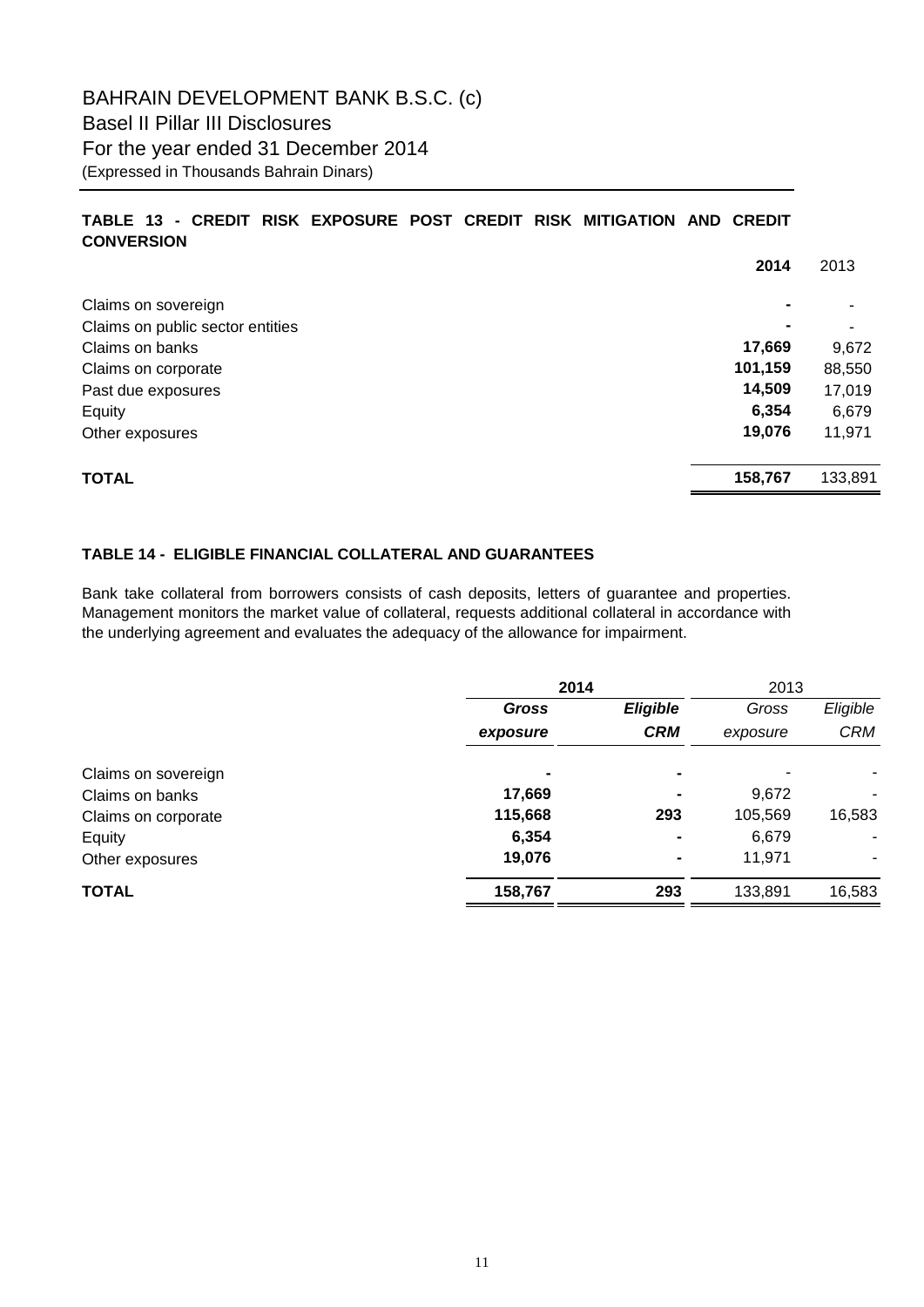# **TABLE 15 - SENSITIVITY ANALYSIS - INTEREST RATE RISK (IRRBB)**

Impact on net interest income for the year ended 31 December 2014

|                        | 2014         |
|------------------------|--------------|
| Bahraini Dinar         |              |
| Assets                 | 48,768       |
| Liabilities            | 38,023       |
| $(+)$ 200 basis points | 215          |
| (-) 200 basis points   | (215)        |
| <b>US Dollar</b>       |              |
| Assets                 | 29,256       |
| Liabilities            | 8,633        |
| $(+)$ 200 basis points | 412          |
| (-) 200 basis points   | (412)        |
| <b>Kuwaiti Dinar</b>   |              |
| Assets                 | 6,646        |
| Liabilities            | 6,829        |
| $(+)$ 200 basis points | (4)          |
| (-) 200 basis points   | 4            |
| Saudi Riyals           |              |
| Assets                 | 10,119       |
| Liabilities            | 9,999        |
| $(+)$ 200 basis points | $\mathbf{2}$ |
| (-) 200 basis points   | (2)          |
|                        |              |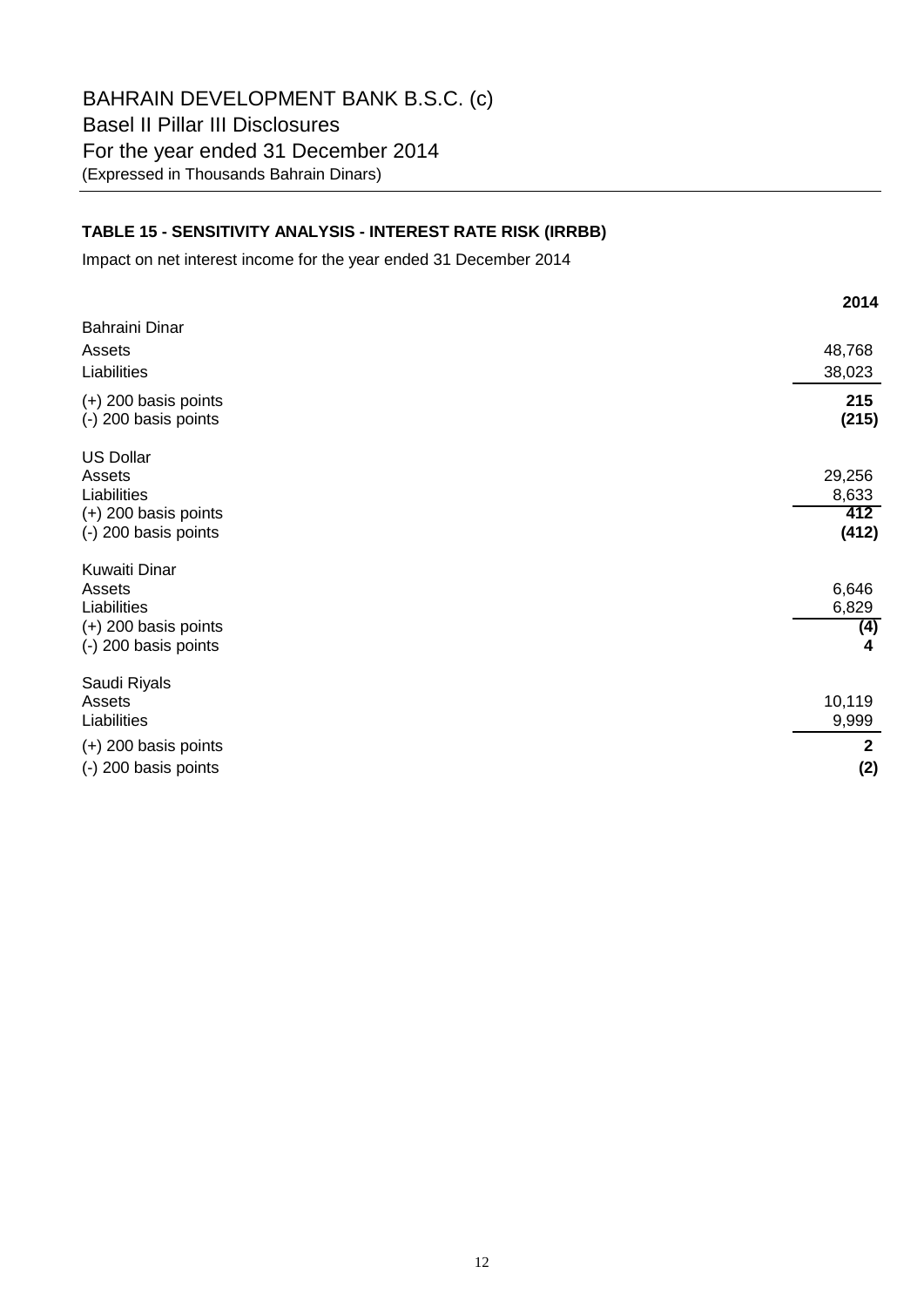### **TABLE 16 - MARKET RISK, INTEREST RATE GAP**

### **Market risk**

Market risk is defined as potential adverse changes in the fair value or future cash flows of a trading position or portfolio of financial instruments resulting from the movement of market variables, such as interest rates, currency rates, equity prices and commodity prices, market indices as well as volatilities and correlations between markets. As its primary tool, the Bank measures its market risk exposure using the Standardised Approach under Basel II.

#### **Interest rate risk**

Interest rate risk arises from the possibility that changes the interest rates will affect future profitability or the fair values of the financial instruments. The Bank is exposed to interest rate risks due to mismatches of interest rate repricing of assets and liabilities. Positions are monitored periodically to ensure that this is maintained within the established limits.

*Non-*

The Bank's interest rate sensitivity position is based on the contractual repricing or maturity dates, whichever dates are earlier, as follows

| 2014                                                                    | Up to $1$<br>month | 2 to 3<br>months     | 4 to 6<br>months | 7 months              | to 1 year 2 to 5 years | Over 5<br>years | <i>IVOH-</i><br>interest<br>bearing | Total             |
|-------------------------------------------------------------------------|--------------------|----------------------|------------------|-----------------------|------------------------|-----------------|-------------------------------------|-------------------|
|                                                                         |                    |                      |                  |                       |                        |                 |                                     |                   |
| <b>Assets</b>                                                           |                    |                      |                  |                       |                        |                 |                                     |                   |
| Cash and balances with Central Bank of Bahrain                          |                    |                      |                  |                       |                        |                 | 2,236                               | 2,236             |
| Due from banks and other financial                                      |                    |                      |                  |                       |                        |                 |                                     | 30,719            |
| institutions                                                            | 10,951             | 3,933                | 13,835<br>300    | 2,000                 | $\blacksquare$         |                 |                                     |                   |
| Accounts receivable and other assets<br>Loans and advances to customers | 2,014              | 3,328<br>727         | 1,763            | 3,000                 |                        | 2,241           | 9,660                               | 20,543<br>110,048 |
|                                                                         | 4,111              |                      |                  | 3,597                 | 21,275                 | 78,575          |                                     |                   |
| <b>Total assets</b>                                                     | 17,076             | 7,988                | 15,898           | 8,597                 | 21,275                 | 80,816          | 11,896                              | 163,546           |
| <b>Liabilities</b>                                                      |                    |                      |                  |                       |                        |                 |                                     |                   |
| Deposits                                                                | 40,269             | 2,087                | 13,024           | 232                   | 1,525                  | ä,              |                                     | 57,137            |
| Accounts payable and other liabilities                                  |                    | ٠                    |                  | $\blacksquare$        | $\blacksquare$         |                 | 3,949                               | 3,949             |
| Long term loans                                                         |                    | 657                  |                  | 657                   | 16,340                 | 19,744          |                                     | 37,398            |
| <b>Total liabilities</b>                                                | 40,269             | 2,744                | 13,024           | 889                   | 17,865                 | 19,744          | 3,949                               | 98,484            |
| Net liquidity gap                                                       | (23, 193)          | 5,244                | 2,874            | 7,708                 | 3,410                  | 61,072          | 7,947                               |                   |
| 2013                                                                    | Up to $1$<br>month | $2$ to $3$<br>months | 4 to 6<br>months | 7 months to<br>1 year | $2$ to $5$<br>years    | Over 5<br>years | Non-<br>interest<br>bearing         | Total             |
|                                                                         |                    |                      |                  |                       |                        |                 |                                     |                   |
| Assets<br>Cash and balances with Central Bank of Bahrain                |                    |                      |                  |                       |                        |                 | 2,588                               |                   |
| Due from banks and other financial                                      |                    |                      |                  |                       |                        |                 |                                     | 2,588             |
| institutions                                                            | 14,804             | 8,669                | 2,714            |                       |                        |                 |                                     | 26,187            |
| Accounts receivable and other assets                                    |                    |                      |                  |                       |                        |                 | 16,830                              | 16,830            |
| Loans and advances to customers                                         | 4,338              | 515                  | 1,095            | 1,819                 | 34,614                 | 58,986          |                                     | 101,367           |
| <b>Total assets</b>                                                     | 19,142             | 9,184                | 3.809            | 1,819                 | 34,614                 | 58,986          | 19,418                              | 146,972           |
|                                                                         |                    |                      |                  |                       |                        |                 |                                     |                   |
| Liabilities                                                             |                    |                      |                  |                       |                        |                 |                                     |                   |
| Deposits<br>Accounts payable and other liabilities                      | 30,293             | 11,000               | 704              | 11,680                |                        |                 | $\overline{a}$<br>3,359             | 53,677<br>3,359   |
| Long term loans                                                         |                    |                      | 694              | 694                   | 4,164                  | 24,030          | ÷,                                  | 29,582            |
|                                                                         |                    |                      |                  |                       |                        |                 |                                     |                   |
| <b>Total liabilities</b>                                                | 30,293             | 11,000               | 1,398            | 12,374                | 4,164                  | 24,030          | 3,359                               | 86,618            |
| Net liquidity gap                                                       | (11, 151)          | (1, 816)             | 2,411            | (10, 555)             | 30,450                 | 34,956          | 16,059                              |                   |